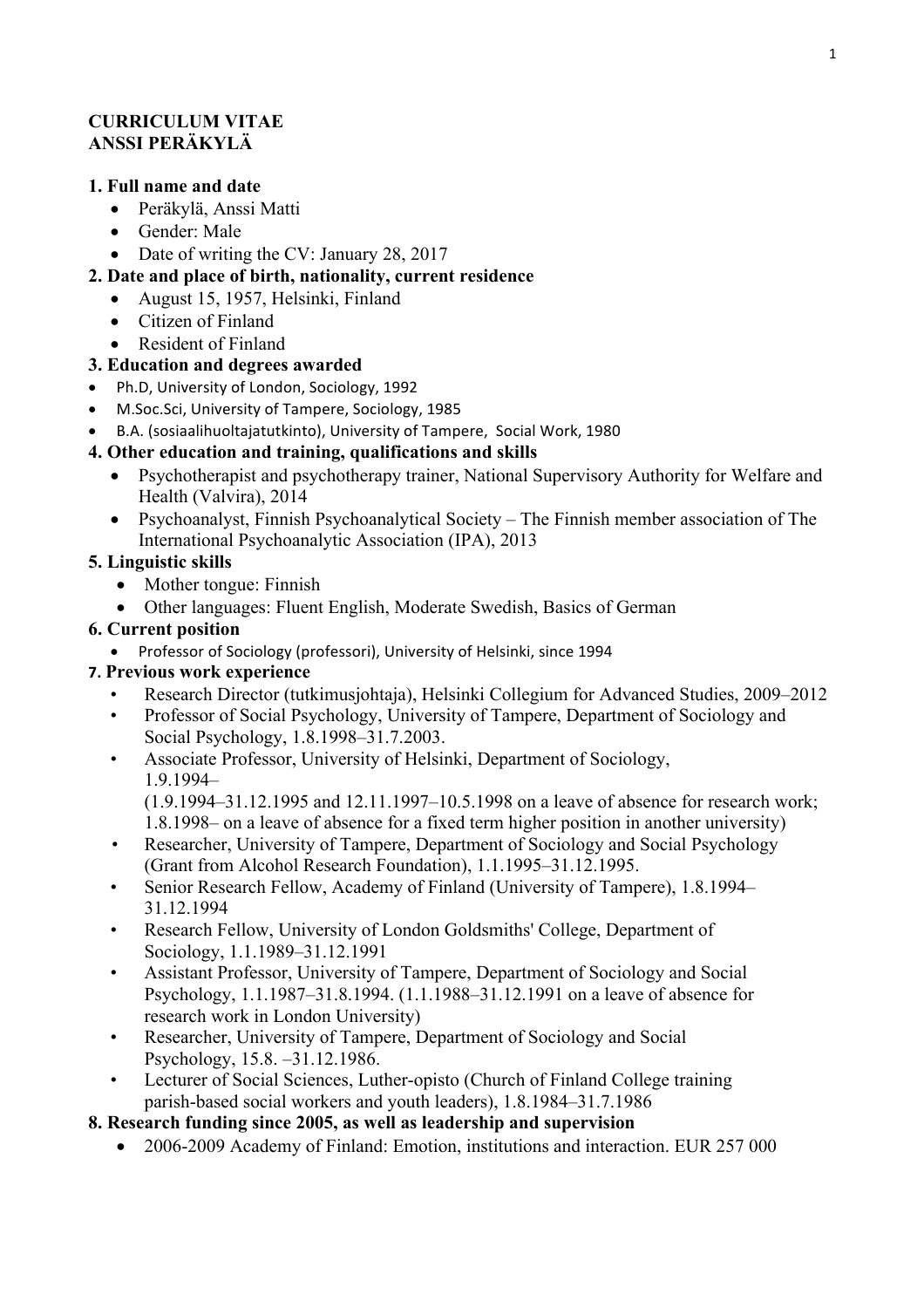- 2009-2013 University of Helsinki: Funding for five doctoral studentships for the doctoral programme Talk, Action and Interaction.
- 2010-2013 Academy of Finland: Social interaction and psychophysiology in the regulation of emotion. EUR 375 000
- Vice Director of the Finnish Center of Excellence for Intersubjectivity in Interaction. Academy of Finland funding for 2012-17: EUR 4 369 622. Director: Marja-Leena Sorjonen.
- Coordinator of the EU (Marie Curie) project "The developmental basis of human intersubjectivity: development of empathy in early infancy" Funding: H2020-MSCA-IF-2014 "DEVOLEMPA", Grant number 653957, €179,325.
- Leader of research team on social interaction since 1993 (team has had members from the University of Tampere and the University of Helsinki). Currently: team leader at the CoE Intersubjectivity in Interaction.
- Primary supervisor of the post doc work of Sanna Vehviläinen (PhD 1999), Johanna Ruusuvuori (PhD 2000), Esa Lehtinen (PhD 2002), Liisa Voutilainen (PhD 2010), Melisa Stevanovic (PhD 2013) and Elina Weiste (PhD 2016).
- Officially appointed supervisor of 22 completed doctoral dissertations between 1998 and 2016; in 18 of these, the sole or the primary supervisor. Officially appointed supervisor of numerous master's theses.

# **9. Merits in teaching and pedagogical competence**

- Pedagogical training for folk high schools and adult education centres 1994-1995.
- Major involvement in course planning and implementation of courses in sociology (BA, MA and doctoral studies levels) at the Universities of Tampere and Helsinki since 1993
- Developed the web based introductory course on CA; course has been in regular use at the University of Helsinki since 2009.
- "The teacher of the year" award by Tampere University students of sociology and social psychology in 1998.

# **10. Awards, prizes and honours**

- The Westermarck Society MA thesis award for the best thesis in sociology in 1986.
- Jephcott European Visiting Professor 1994/95, The Royal Society of Medicine
- The Westermarck Award for the best article in the journal Sosiologia in 2009-2010, awarded in 2010.

# **11. Other academic merits**

- *Service in PhD examinations*: PhD opponent / external examiner 7 times in Finland, 5 times in the UK, once in Sweden. Twice a PhD committee member in Australia. Cum-laude committee member in the Netherlands. 23 PhD pre-examinations in Finland.
- *Evaluation of academic competence*: UCLA, Department of Sociology (promotion to associate professorship and professorship (twice; University of Nottingham, Department of Sociology (promotions to senior lecturership, readership and professorship); University of Mancherster, Department of Sociology (promotion to professorship); University of York (RCUK Fellowship); City University of New York, Hunter College (promotion to associate professorship); The University at Albany, SUNY, Department of Communication (promotion to associate professorship); Åbo Akademi University (acting professor of sociology, senior assistant professor of sociology, professor of Sociology); University of Kuopio (professor of social psychology); University of Helsinki (docentships in sociology and social policy, lecturership in sociology at Swedish School of Social Science); Illinois State University, Department of Sociology and Anthropology (promotion to full professorship); Loughborough University, Department of Social Sciences (chair in conversation analysis).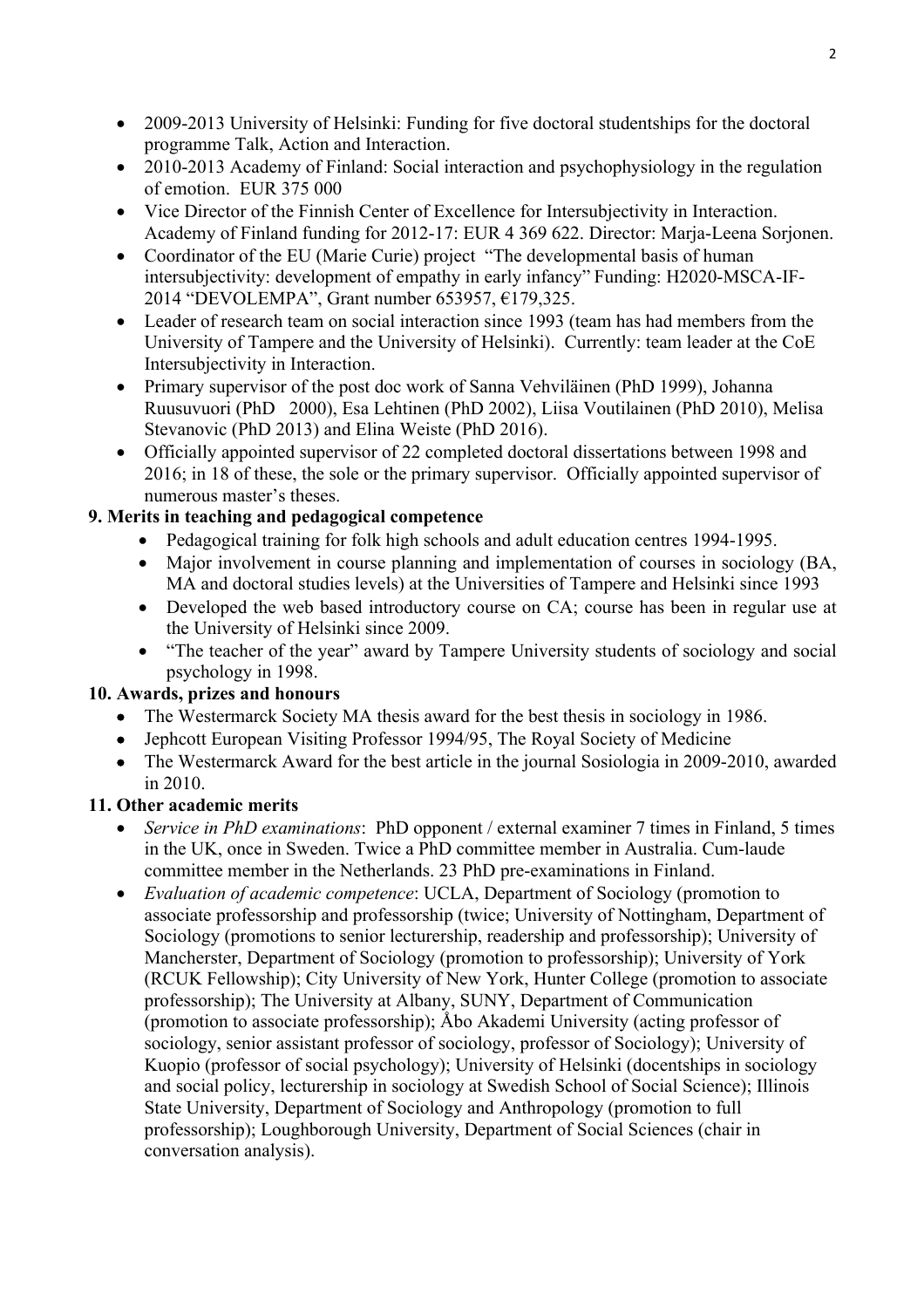- *Reviewer of research grant applications*: Academy of Finland, Swedish Research Council, Swedish Research Council for Health, Working Life and Welfare, Economic and Social Research Council (UK), Research Councils UK, European Science Foundation, McArthur Foundation (USA), Leverhulme Trust (UK), Velux Fonden (Denmark), ANR (The French Research Agency), Swiss National Science Foundation, Marsden Fund / Royal Society for New Zealand, Research Foundation Flanders, International Psychoanalytic Association.
- *Memberships and positions of trust in scholarly societies*: President, the Westermarck Society (the Finnish sociological association), 2012-2014; Member, Finnish Academy of Science and Letters, since 2010; Member of the board, Aaltonen Foundation, since 2009.
- *Member of international expert groups*: 2009-2010: International Benchmarking Review of Sociology in the United Kingdom; 2010: Review of the Kandidat, Magister, and Masters degree education in sociology in Sweden. 2015 and 2016: FORTE – Forskningsrådet för hälsa, arbetsliv och välfärd (Research Council for Health, Work, and Welfare), Sweden: member of the evaluation panel on Care and Social Relations 2.
- *Member of editorial board*: "Communication and Medicine"; "Discourse and Society"; "Sociology of Health and Illness" 2003-2011; "Research on Language and Social Interaction" 2008-2011 and 2015-, "Qualitative Sociology Review"
- *Referee for scientific and scholarly journals*: British Journal of Social Psychology, Journal of the Royal Society of Medicine, Social Science and Medicine, Sociology of Health and Illness, Health Expectations, Health, Risk and Society, Text, Sociolinguistics, Qualitative Research in Psychology, Patient Education and Counselling, International Journal of Psychoanalysis, Psychotherapy and Psychosomatics, Religion, Sosiologia, Psykologia, Psykoanalyyttinen Psykoterapia, Sosiaalilääketieteellinen Aikakauslehti, Hoitotiede.
- *Adminstrative responsibilities in higher education and research organzations*: Vice Director, Finnish Center of Excellence in Research on Intersubjectivity in Interaction, since 2012; Responsible professor for the Discipline of Sociology, University of Helsinki, 2012- 13; Director of the doctoral training network "Talk, action and interaction", University of Helsinki (funding for five doctoral students), 2009-2013; Head of Department of Sociology, University of Helsinki, 2007–2010; Member of the Board, the Doctoral Programme in Social Sciences, at Helsinki Doctoral School in Humanities and Social Sciences, since 2015; Member of the Board, The Finnish Doctoral Program in Social Sciences, 2005-2014; Director of the National Graduate School of Language, Action and Interaction 2005-2014; Head of Department of Sociology and Social Psychology, University of Tampere: 2001– 2002
- *Invited keynote lectures abroad*:
- European Sociological Association Research Network 20 Qualitative Methods: Mid-Term Conference, Cracow. 2016
- Public lecture at the International Psychoanalytic University, Berlin. 2015
- 26<sup>th</sup> International Attention and Performance Meeting, Aalto University. 2015
- The Oslo Communication in Healthcare Education and Research (OCHER) group: 4th workshop on clinical communication. 2015
- International Conference on Conversation Analysis and Psychotherapy, University of Ghent, 2014
- International Conference on Conversation Analysis, UCLA, 2014: One day long invited pre-conference workshop
- International Conference on Conversation Analysis and Clinical Encounters; the Psychotherapy Day, University of York, 2013
- Nordic Interdisciplinary Conference on Discourse and Interaction, Linköping 2012
- Qualitative Research in the Social Sciences in Europe -Workshop, Technical University of Berlin, 2010